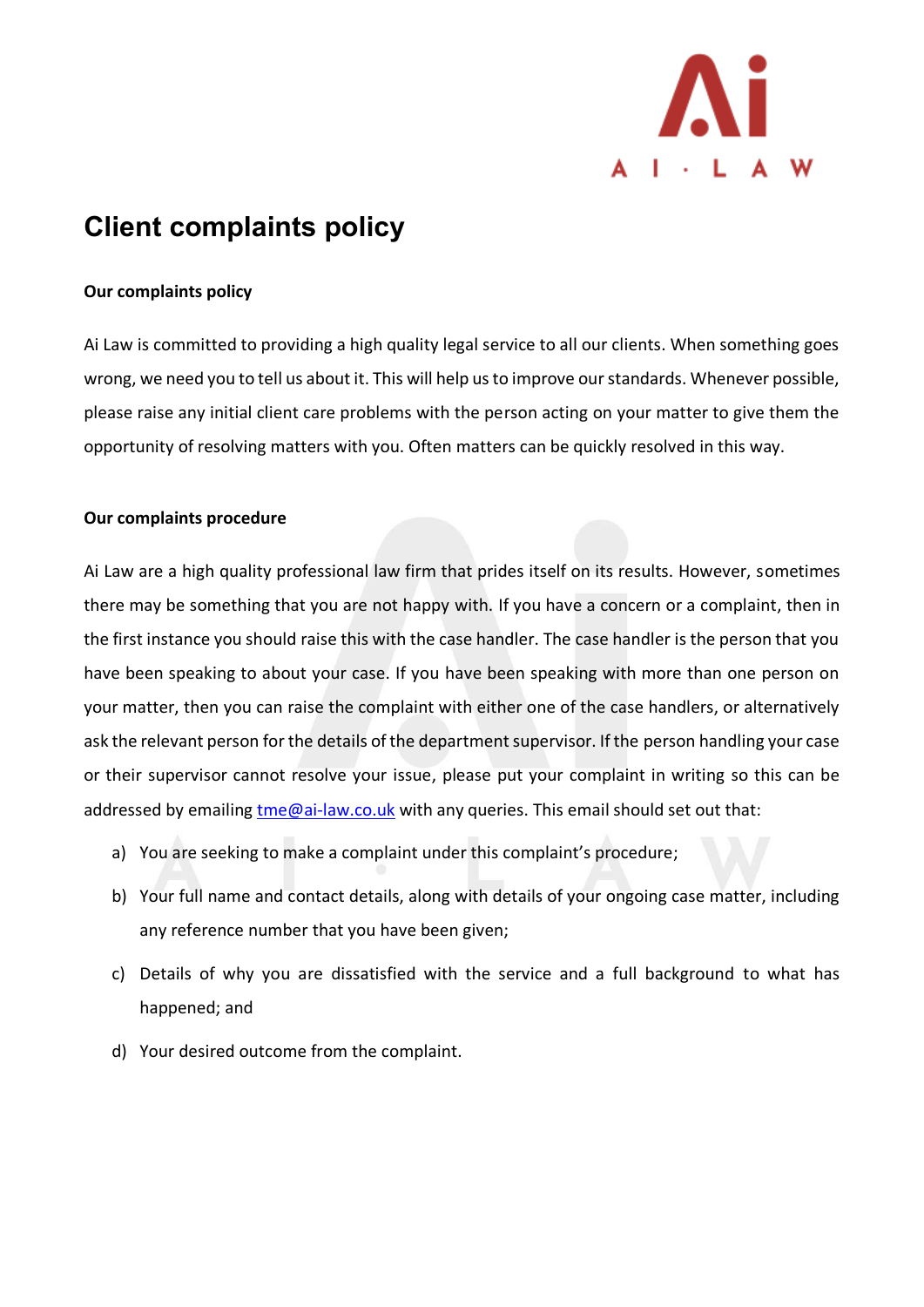### **What will happen next?**

- 1. We will send you a letter acknowledging receipt of your complaint within seven working days of our receiving the complaint, and where necessary request further information.
- 2. We will then investigate your complaint. This will normally involve passing your complaint to our client care director, Tom Ellis, who will review your matter file and speak to the member of staff who acted for you.
- 3. If deemed appropriate, the director will then invite you to a meeting to discuss the complaint with a view to resolving it
- 4. A full response to the complaint and the outcome of any meeting or discussion will be sent within 28 days of either receipt of the complaint or the date of any meeting or discussion, whichever is the later.
- 5. At this stage, if you are still not satisfied, you should contact us again to explain why you remain unhappy with our response and we will review your comments. Depending on the matter we may at this stage arrange for another director to review the decision.
- 6. We will write to you within 14 days of receiving your request for a review, confirming our final position on your complaint and explaining our reasons and if the firm accepts that the complaint is valid then the firm will set out a course of action that it considers appropriate to resolve the complaint
- 7. If you are still not satisfied at this stage, you can ask the Legal Ombudsman or the solicitors Regulation Authority to consider your complaint. We hope that this does not become necessary and that we can resolve matters between ourselves.

The Legal Ombudsman's contact details are:

**Address:** PO Box 6806, Wolverhampton, WV1 9WJ **Telephone:** 0300 555 0333 -from 8.30 am to 5.30 pm **E-mail:** enquiries@legalombudsman.org.uk **Website: [www.legalombudsman.org.uk](http://www.legalombudsman.org.uk/)**

Ashley Wilson Solicitors LLP is authorised and regulated by the Solicitors Regulatory Authority. They may be contacted at: